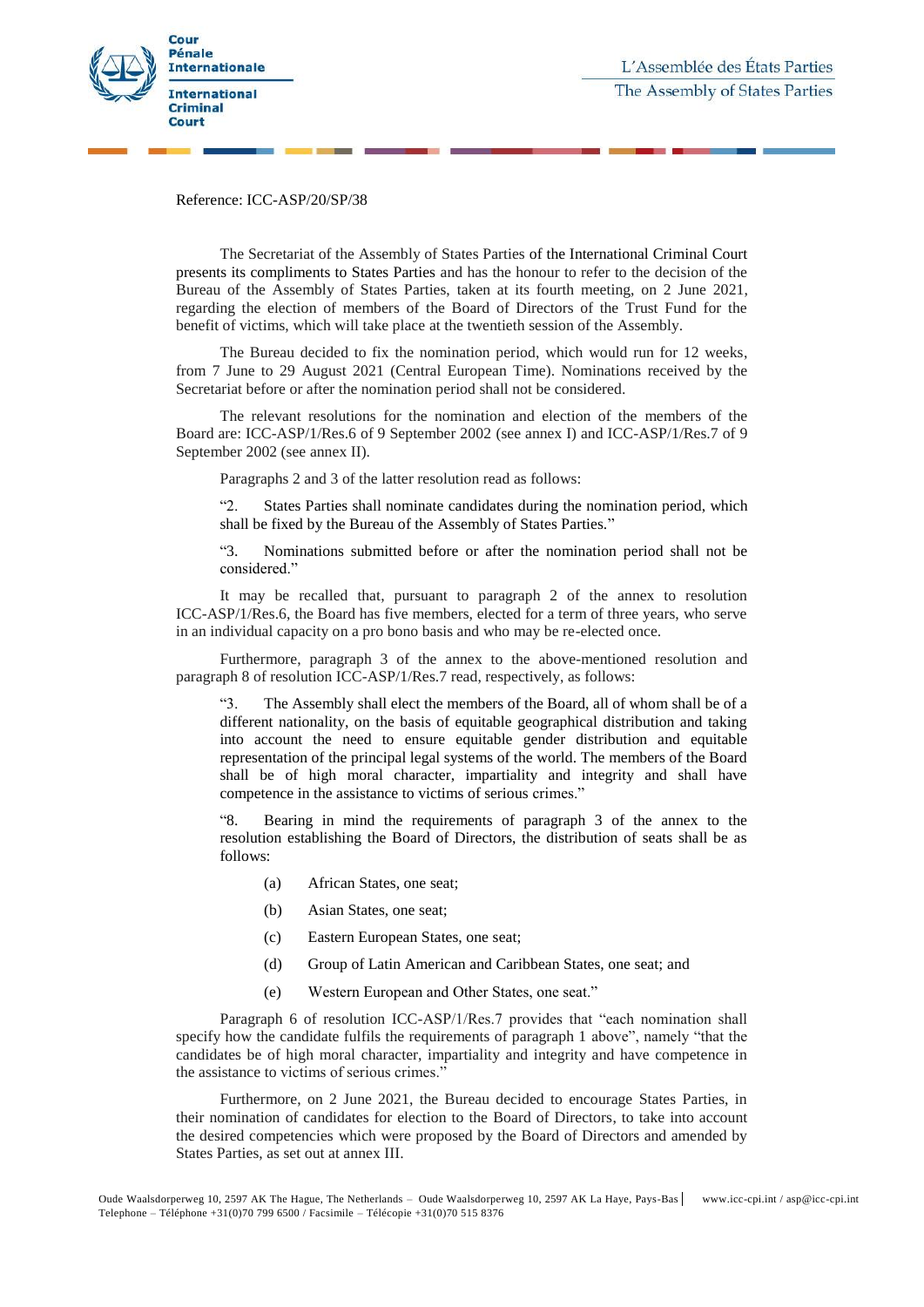In accordance with paragraph 5 of resolution ICC-ASP/1/Res.7, nominations should be communicated through the diplomatic channel to the Secretariat of the Assembly of States Parties, Oude Waalsdorperweg 10, 2597 AK The Hague, The Netherlands (or via fax to +31 70 515 8376 or via e-mail to asp@icc-cpi.int). The Secretariat would appreciate receiving digital versions of the nominations, as well as of the accompanying statements and other supporting documentation.

The Hague, 3 June 2021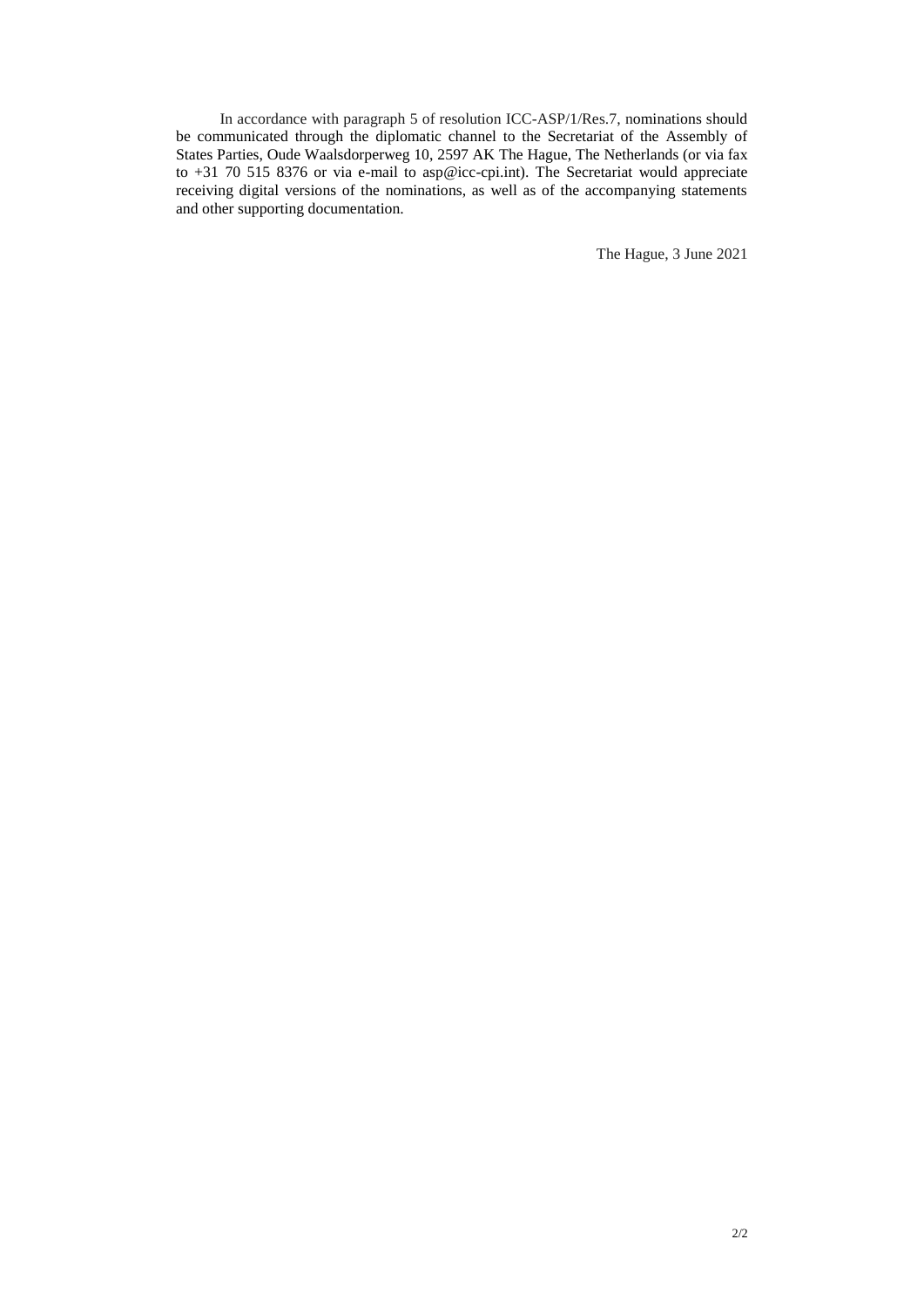### **Annex I**

### **Resolution ICC-ASP/1/Res.6**

### **Establishment of a fund for the benefit of victims of crimes within the jurisdiction of the Court, and of the families of such victims**

#### *The Assembly of States Parties*,

*Bearing in mind* the provisions of article 79, paragraph 1, of the Rome Statute,

1. *Decides* to establish a trust fund for the benefit of victims of crimes within the jurisdiction of the Court, and of the families of such victims;

2. *Decides also* that the Trust Fund shall be funded by:

(a) Voluntary contributions from Governments, international organizations, individuals, corporations and other entities, in accordance with relevant criteria adopted by the Assembly of States Parties;

(b) Money and other property collected through fines or forfeiture transferred to the Trust Fund if ordered by the Court pursuant to article 79, paragraph 2, of the Statute;

(c) Resources collected through awards for reparations if ordered by the Court pursuant to rule 98 of the Rules of Procedure and Evidence;

Such resources, other than assessed contributions, as the Assembly of States Parties may decide to allocate to the Trust Fund;

3. *Decides further* to request the Board of Directors established pursuant to the annex to the present resolution to develop suggestions for further criteria for the management of the Trust Fund for consideration and adoption by the Assembly of States Parties as soon as possible;

4. *Adopts* the annex to the present resolution relating to the management of the Trust Fund.

#### **Annex to the resolution**

1. The Assembly of States Parties hereby establishes a Board of Directors of the Trust Fund for the benefit of victims provided for in article 79 of the Rome Statute.

 $2<sup>1</sup>$  The Board shall have five members who shall be elected for a term of three years and may be re-elected once. They shall serve in an individual capacity on a pro bono basis. If the term of office of the members of the Board would otherwise expire before the date of the session when the Assembly would proceed with an election for members of the Board, the members shall continue to serve until the date of the election.

3.<sup>2</sup> The Assembly shall elect the members of the Board, all of whom shall be of a different nationality, on the basis of equitable geographical distribution and taking into account the need to ensure equitable gender distribution and equitable representation of the principal legal systems of the world. The members of the Board shall be of high moral character, impartiality and integrity and shall have competence in the assistance to victims of serious crimes. In the event of a vacancy, an election shall be held in accordance with the procedure for the nomination and election of members of the Board of Directors of the Trust Fund for the benefit of victims. The procedure shall apply mutatis mutandis, subject to the following provisions:

(a) The Bureau of the Assembly of States Parties may fix a nomination period which is shorter than the one used for other elections.

 $\overline{a}$ 

<sup>&</sup>lt;sup>1</sup> As amended by resolution ICC-ASP/4/Res.7.

<sup>&</sup>lt;sup>2</sup> As amended by resolution ICC-ASP/4/Res.5 and ICC-ASP/14/Res.4, annex III.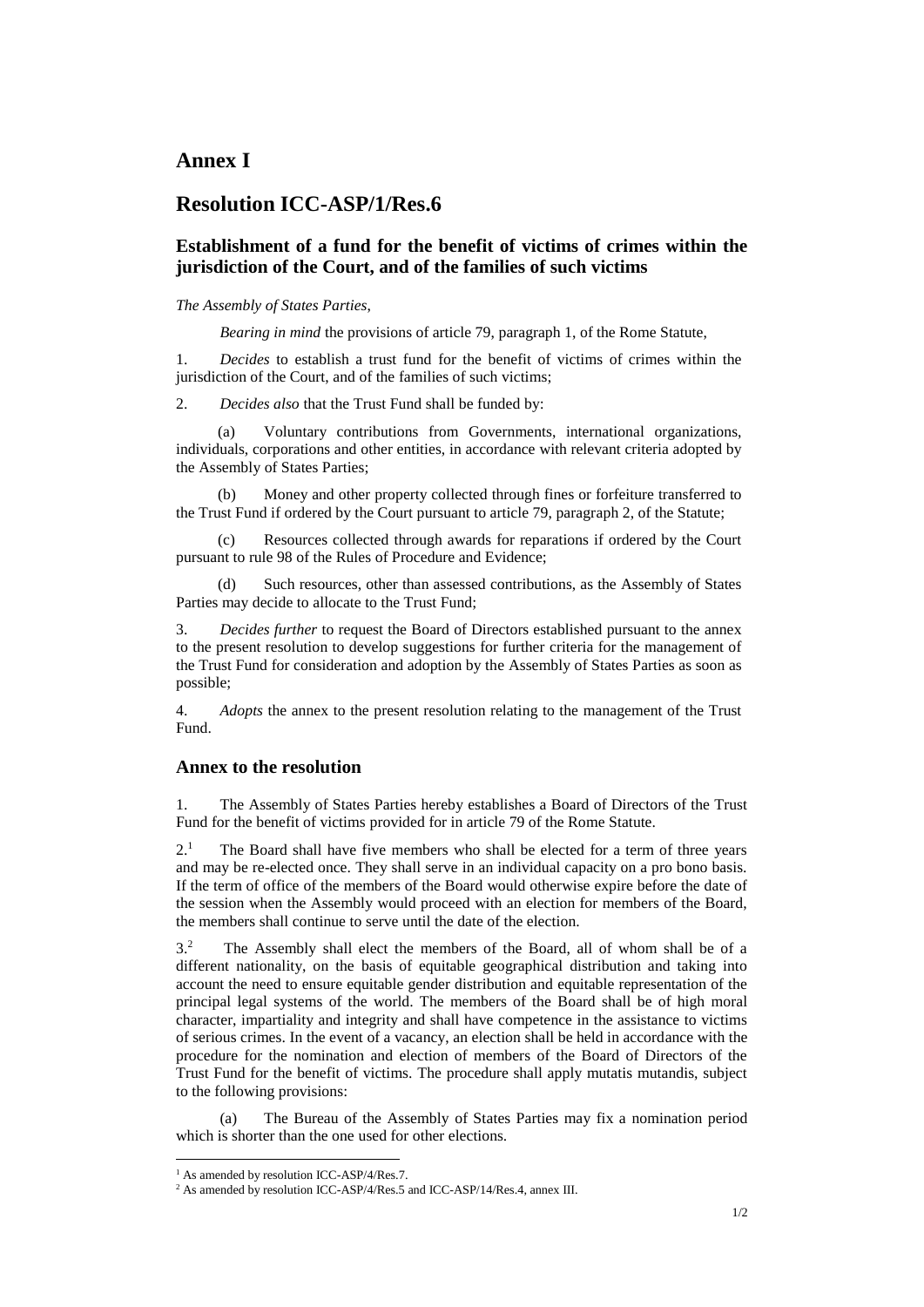(b) The Bureau of the Assembly of States Parties may elect the member.

(c) A member elected to fill a vacancy shall serve for the remainder of the predecessor's term and may be re-elected once.

In the event that, at a regular election, not all five seats have been filled, an election shall be held in accordance with the procedure for the nomination and election of members of the Board of Directors of the Trust Fund for the benefit of victims. The procedure shall apply *mutatis mutandis*, subject to the following provisions:

(a) The Bureau of the Assembly of States Parties may fix a nomination period which is shorter than the one used for regular elections;

(b) Nominations shall be restricted to the regional group whose seat has not been filled;

(c) The Bureau of the Assembly of States Parties may elect the member;

(d) The term of office of a member elected in accordance with this paragraph shall run concurrently with the term of office of the other members of the Board.

4. The Board shall meet at the seat of the Court at least once a year.

5. The Registrar of the Court shall be responsible for providing such assistance as is necessary for the proper functioning of the Board in carrying out its tasks and shall also participate in meetings of the Board in an advisory capacity.

6. The Assembly of States Parties may, as and when the workload of the Trust Fund increases, consider, on the recommendation of the Board and after consulting with the Registrar as required, the creation of an expanded capacity, including the appointment of an Executive Director, either within or outside the Registry as appropriate, to provide further assistance with the proper and effective functioning of the Trust Fund. The Assembly of States Parties shall, as part of such consideration, after consulting with the Board and the Registrar, consider the payment of expenses of the Trust Fund from the voluntary contributions accruing to it.

7. The Board shall, in accordance with the provisions of the Rome Statute, the Rules of Procedure and Evidence, and the criteria to be determined by the Assembly of States Parties, establish and direct the activities and projects of the Trust Fund and the allocation of the property and money available to it, bearing in mind available resources and subject to the decisions taken by the Court. Before establishing and directing the activities and projects of the Trust Fund, the Board shall consult, as far as possible, victims and their families or their legal representatives and may consult any competent expert or organization.

8. Voluntary contributions from Governments, international organizations, individuals, corporations and other entities shall be submitted to the Board for approval, in accordance with the criteria laid down in paragraphs 9 and 10.

9. The Board shall refuse such voluntary contributions envisaged in paragraph 8 that are not consistent with the goals and activities of the Trust Fund.

10. The Board shall also refuse voluntary contributions whose allocation, as requested by the donor, would result in a manifestly inequitable distribution of available funds and property among the different groups of victims.

11. The Board shall report annually to the Assembly of States Parties on the activities and projects of the Trust Fund and on all offered voluntary contributions, regardless of whether they were accepted or refused.

12. The Committee on Budget and Finance shall examine the budget of the Trust Fund annually and submit to the Assembly of States Parties a report and recommendations for the best possible financial management of the Trust Fund.

13. The Financial Regulations and Rules shall apply mutatis mutandis to the administration of the Trust Fund, except as otherwise provided in the present resolution.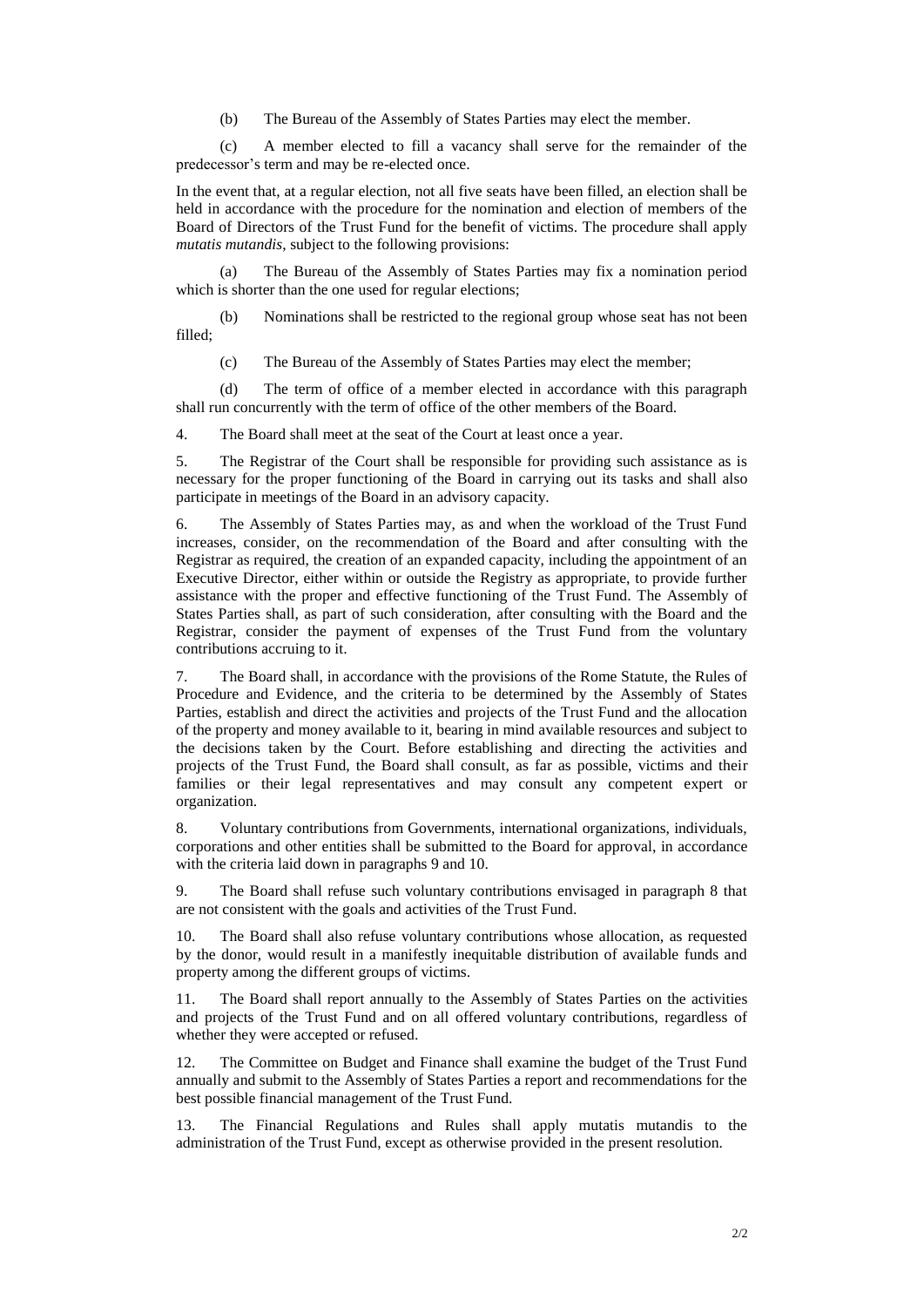## **Annex II**

## **Resolution ICC-ASP/1/Res.7**

### **Procedure for the nomination and election of members of the Board of Directors of the Trust Fund for the benefit of victims**

#### *The Assembly of States Parties,*

*Bearing in mind* its resolution establishing a Board of Directors of the Trust Fund for the benefit of victims,

*Mindful* of the Rules of Procedure of the Assembly of States Parties,

*Approves* the following procedure for the election of members of the Board of Directors:

#### **A. Nomination of candidates**

1. The Secretariat of the Assembly of States Parties shall circulate through diplomatic channels the invitations for nominations of members of the Board of Directors. The invitations shall specify that the candidates be of high moral character, impartiality and integrity and have competence in the assistance to victims of serious crimes.

2. States Parties shall nominate candidates during the nomination period, which shall be fixed by the Bureau of the Assembly of States Parties.

3. Nominations submitted before or after the nomination period shall not be considered.

4. If at the end of the nomination period the number of candidates remains less than the number of seats, the President of the Assembly of States Parties shall extend the nomination period.

5. States Parties to the Statute shall communicate nominations for the election of the members of the Board of Directors through diplomatic channels to the Secretariat of the Assembly of States Parties.

6. Each nomination shall specify how the candidate fulfils the requirements of paragraph 1 above.

7. The Secretariat of the Assembly of States Parties shall prepare a list in English alphabetical order of all persons thus nominated, with accompanying documents, and shall circulate it to States Parties through diplomatic channels.

#### **B. Distribution of seats**

8. Bearing in mind the requirements of paragraph 3 of the annex to the resolution establishing the Board of Directors, the distribution of seats on the Board shall be as follows:

- (a) African States, one seat;
- (b) Asian States, one seat;
- (c) Eastern European States, one seat;
- (d) Group of Latin American and Caribbean States, one seat; and
- (e) Western European and Other States, one seat.

#### **C. Election of members of the Board of Directors**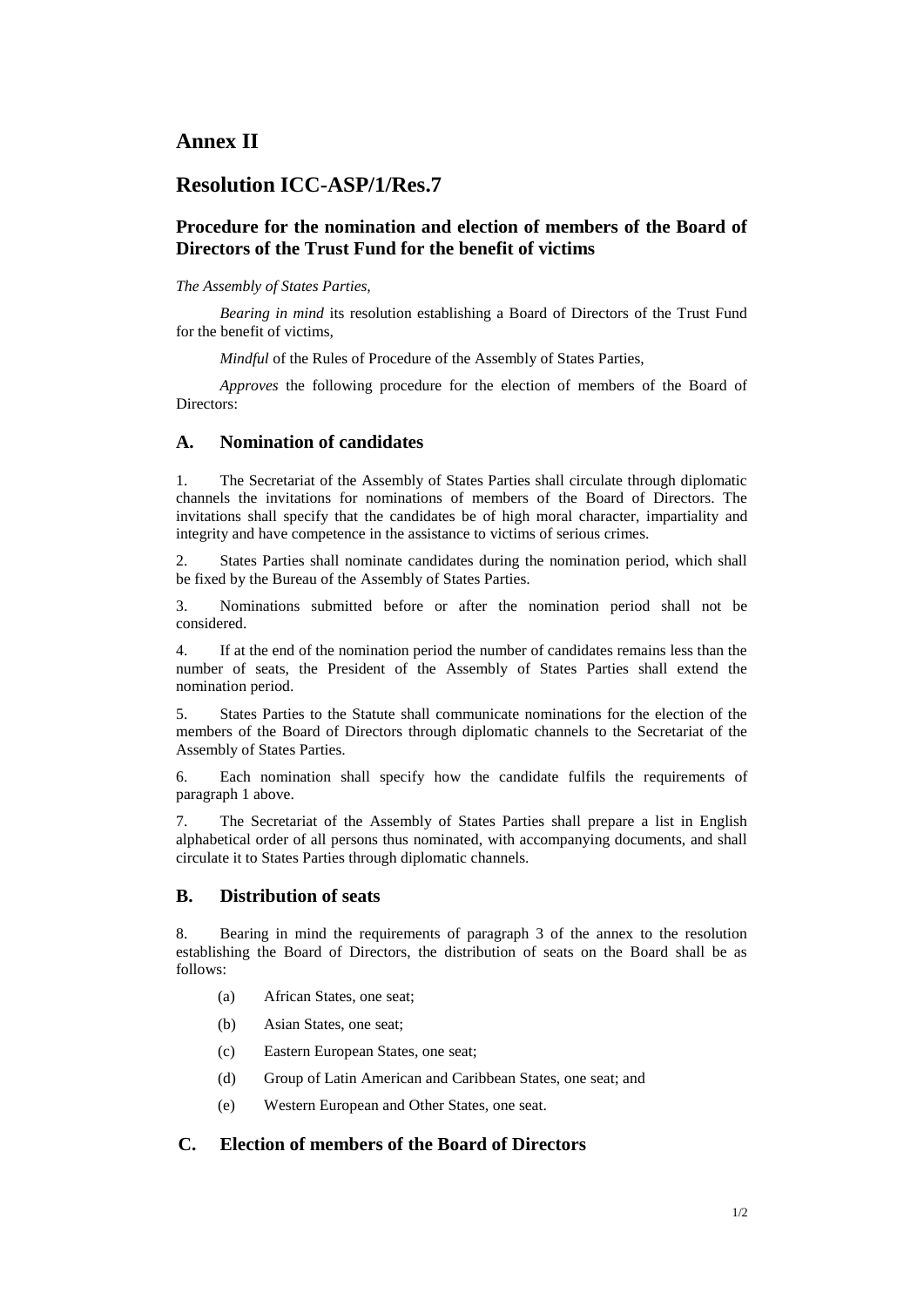9. The election of members of the Board of Directors shall be a matter of substance, and subject to the provisions of article 112, paragraph 7 (a), of the Statute.

10. Every effort shall be made to elect the members of the Board by consensus. In the absence of consensus, the election shall be by secret ballot. This requirement may be dispensed with if the number of candidates corresponds to the number of seats to be filled, or in respect of candidates endorsed by the respective regional groups, unless a delegation specifically requests a vote on a given election.

11. In the event of a tie for a remaining seat, there shall be a restricted ballot limited to those candidates who have obtained an equal number of votes.

12. The persons elected shall be the candidate from each group who obtains the highest number of votes and a two-thirds majority of States Parties present and voting, provided that an absolute majority of the States Parties constitutes the quorum for voting.